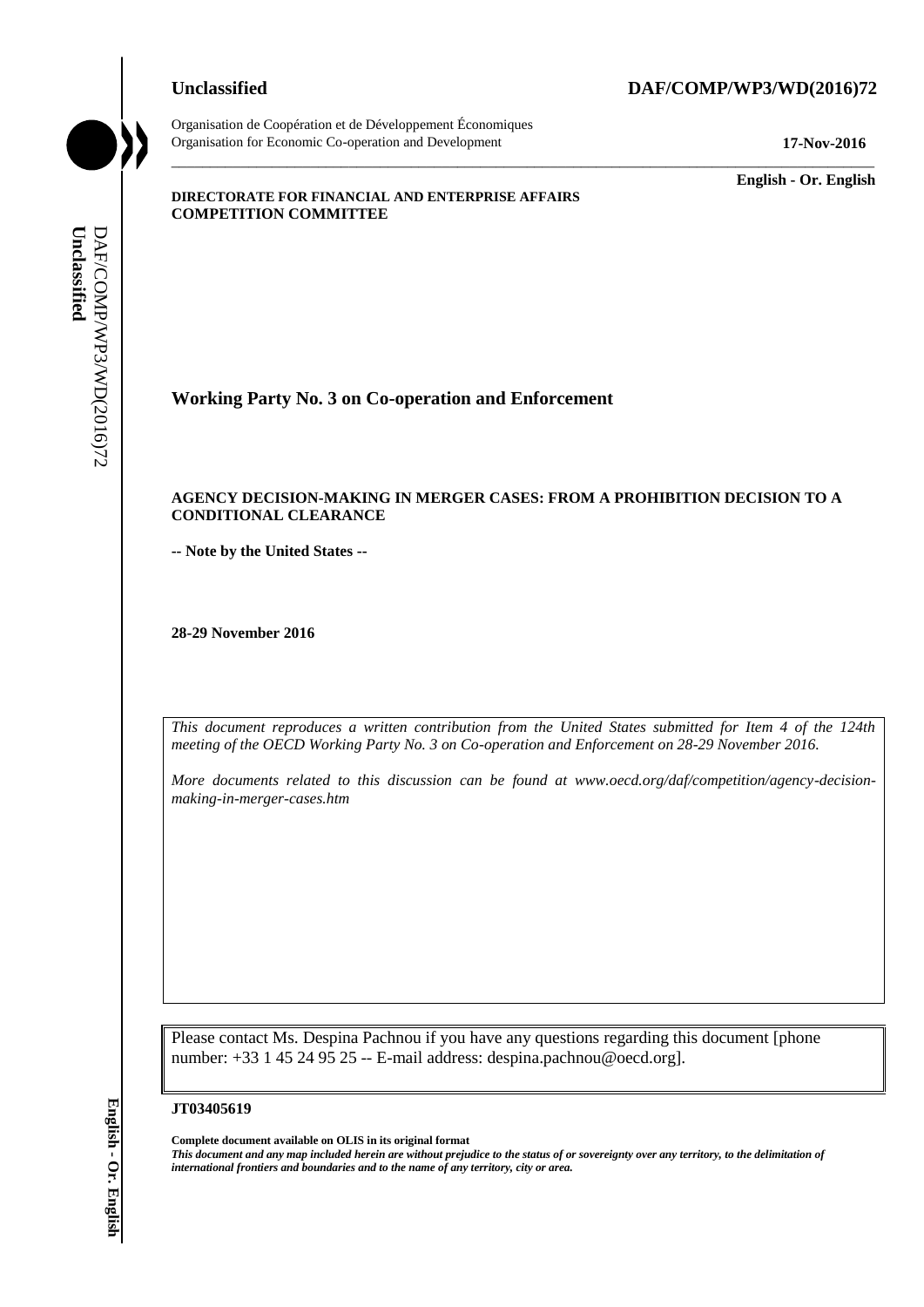## **-- UNITED STATES --**

1. Global merger<sup>1</sup> activity has recently reached historic levels in terms of number, size, and complexity. In FY 2015, there were 67 proposed mergers valued at more than USD 10 billion (United States dollars), more than twice as many as in 2014. Last year, there were 280 transactions worth more than USD 1 billion, nearly double the number of deals exceeding that value threshold in  $FY2010<sup>2</sup> A$ number of these mergers involved close competitors in already concentrated industries. In the U.S., mergers are reviewed by either the Antitrust Division of the U.S. Department of Justice (DOJ) or the Federal Trade Commission (FTC) (together, the Agencies). If the reviewing Agency concludes that a transaction would be anticompetitive, it will carefully consider whether to go to court to block that transaction or, alternatively, whether to allow the transaction to proceed because there is an adequate and enforceable remedy.

2. This submission briefly describes (i) the legal standard and process for merger review in the U.S.; (ii) legal presumptions concerning market shares and concentration; (iii) the goal of merger remedies; and (iv) crafting effective remedies to preserve or restore competition. It concludes with examples of recent Agency merger investigations involving complex remedies.

#### **1. The legal standard and review process.**

3. Section 7 of the Clayton Act prohibits mergers whose effect "may be substantially to lessen competition, or to tend to create a monopoly."<sup>3</sup> Under this standard, as interpreted by the Supreme Court, the Agencies seek not only to stop imminent anticompetitive effects, but to be forward-looking and stop potential restraints on competition "in their incipiency. $\mathfrak{I}^4$ 

4. When investigating a transaction, the Agencies obtain facts and other information from many sources, including the parties, customers, and competitors. This information is considered, along with all other available information relevant to the merger, when an Agency is deciding whether to seek to prohibit a merger.

5. The Agencies do not have the unilateral power to prohibit a merger. DOJ must ask a federal trial court to block a merger, or to order a remedy after consummation. The FTC may also go into federal court or ask an administrative law judge to block the merger (if it has not already been consummated) or order a remedy. If the latter, the FTC gets to review the administrative law judge's decision, win or lose. Decisions of the federal trial court, and of the FTC, are reviewable by the federal courts of appeals.

 $\mathbf{1}$ We use the term merger for ease of exposition, but this encompasses mergers, acquisitions, and other forms of consolidation.

<sup>2</sup> Bill Baer, Senate Oversight Hearing, 3/9/16, p. 5, *available at* [https://www.justice.gov/opa/file/831686/download.](https://www.justice.gov/opa/file/831686/download)

<sup>3</sup> 15 U.S.C. § 18.

<sup>4</sup> *Brown Shoe v. United States*, 370 U.S. 294, 323 (1962).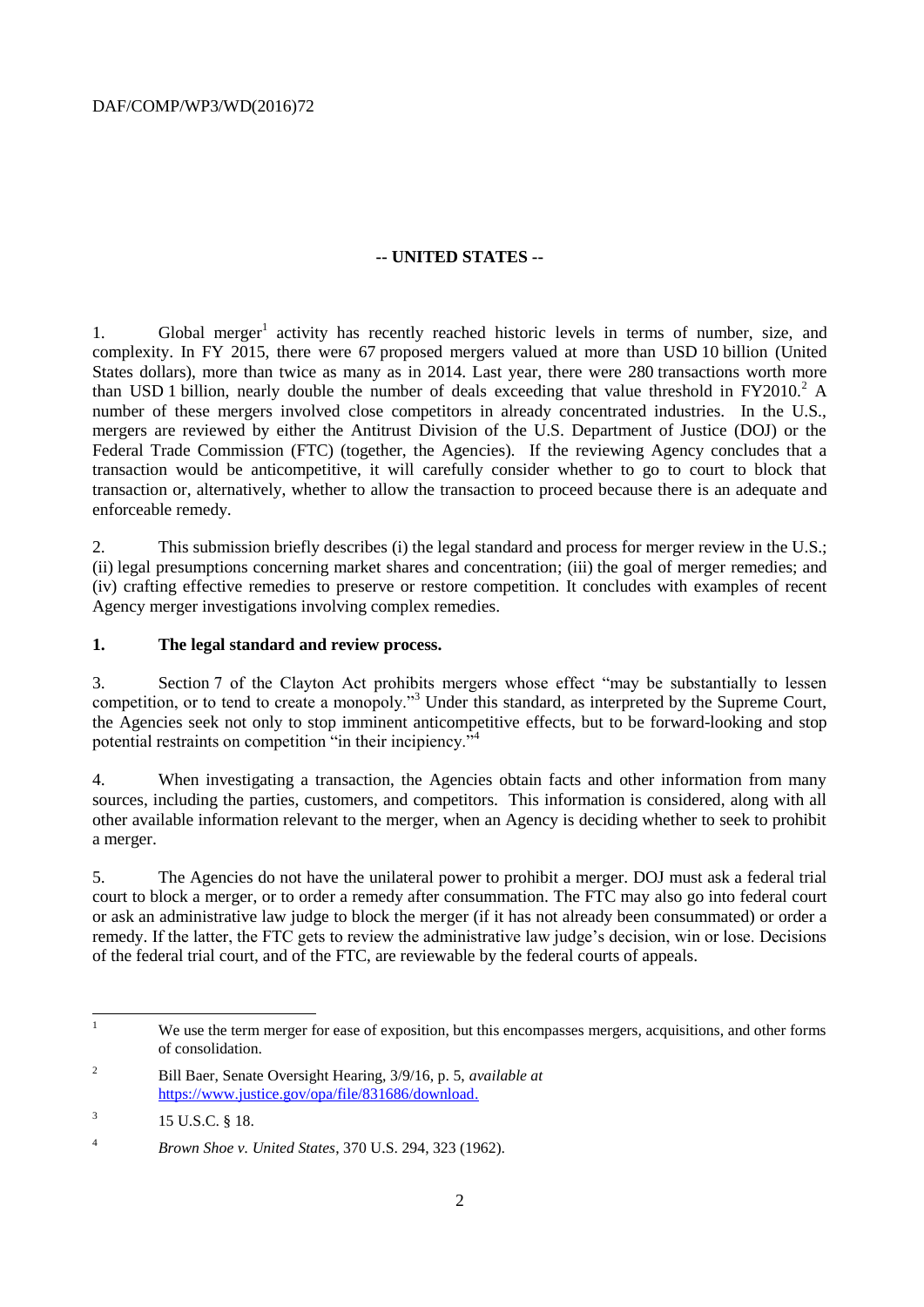6. The Agencies' authority to require a remedy that resolves the competitive problem has been affirmed by the U.S. courts. For instance, after the Commission conducted a trial and imposed a remedy in Polypore Int'l Inc. v. FTC,<sup>5</sup> the Court of Appeals upheld the divestiture order, citing numerous U.S. Supreme Court cases.<sup>6</sup> "The relief in an antitrust case must be 'effective to redress the violations' and 'to restore competition."<sup>77</sup>

7. The Agencies do not decide to "clear a merger subject to remedies." Rather, an Agency's decision to settle is a decision to accept the remedy as a resolution of the unlawful merger. The Agencies do not conduct a "market test," as that term is understood by other enforcers, although they do informally obtain views of market participants as part of their investigation of the merger and any proposed remedies. Once the reviewing Agency has determined to accept a consent, it has procedures for inviting third party/public views about proposed remedies in settlements: DOJ follows the procedures of the Antitrust Procedures and Penalties  $\overline{Act}$  (APPA);<sup>8</sup> the FTC has rules providing for a period of public comment on a proposed settlement.<sup>9</sup>

8. In cases that are *not* settled, however, courts may be called upon to analyze both the original transaction and any proposed remedy. Recently, in *FTC v. Sysco*, as further discussed below, the trial court agreed with the FTC's decision to reject a proposed remedy, holding that once the FTC had successfully established that the merger would likely harm competition, the defendant had failed to carry its burden to prove that its proposed remedy would solve the problem.

# **2. Presumptions concerning market shares and concentration.**

9. The Supreme Court in *Philadelphia National Bank* clarified Section 7 by establishing a presumption that "a merger which produces a firm controlling an undue percentage share of the relevant market, and results in a significant increase in the concentration of firms in that market"<sup>10</sup> is unlawful. This presumption has been incorporated into the Agencies' 2010 Horizontal Merger Guidelines. As noted in those Guidelines, "[m]ergers that cause a significant increase in concentration and result in highly concentrated markets are presumed to be likely to enhance market power, but this presumption can be rebutted by persuasive evidence showing that the merger is unlikely to enhance market power.<sup>"11</sup>

10. Merging parties often try to justify their mergers by claiming efficiencies and other procompetitive benefits will result from the merger. If these benefits are uncertain or do not sufficiently offset the potential harms, the Agencies view these mergers with great skepticism.

 5 686 F.3d 1208 (11<sup>th</sup> Cir. 2012).

<sup>6</sup> *Id.* at 1218-19.

<sup>7</sup> *United States v. E. I. Du Pont De Nemours & Co.*, 366 U.S. 316, 326 (1961).

<sup>8</sup> 15 U.S.C. § 16(b–h).

 $\alpha$ See US submission to June 2016 Competition Committee roundtable on Commitment Decisions in Antitrust Cases (DAF/COMP/WD(2016)23).

<sup>10</sup> *United States v. Phila. Nat'l Bank*, 374 U.S. 321, 363 (1963).

<sup>11</sup> U.S. Dep't of Justice and the Federal Trade Comm'n, *Horizontal Merger Guidelines* 2.1.3. (2010), *available at* [https://www.ftc.gov/sites/default/files/attachments/merger-review/100819hmg.pdf.](https://www.ftc.gov/sites/default/files/attachments/merger-review/100819hmg.pdf)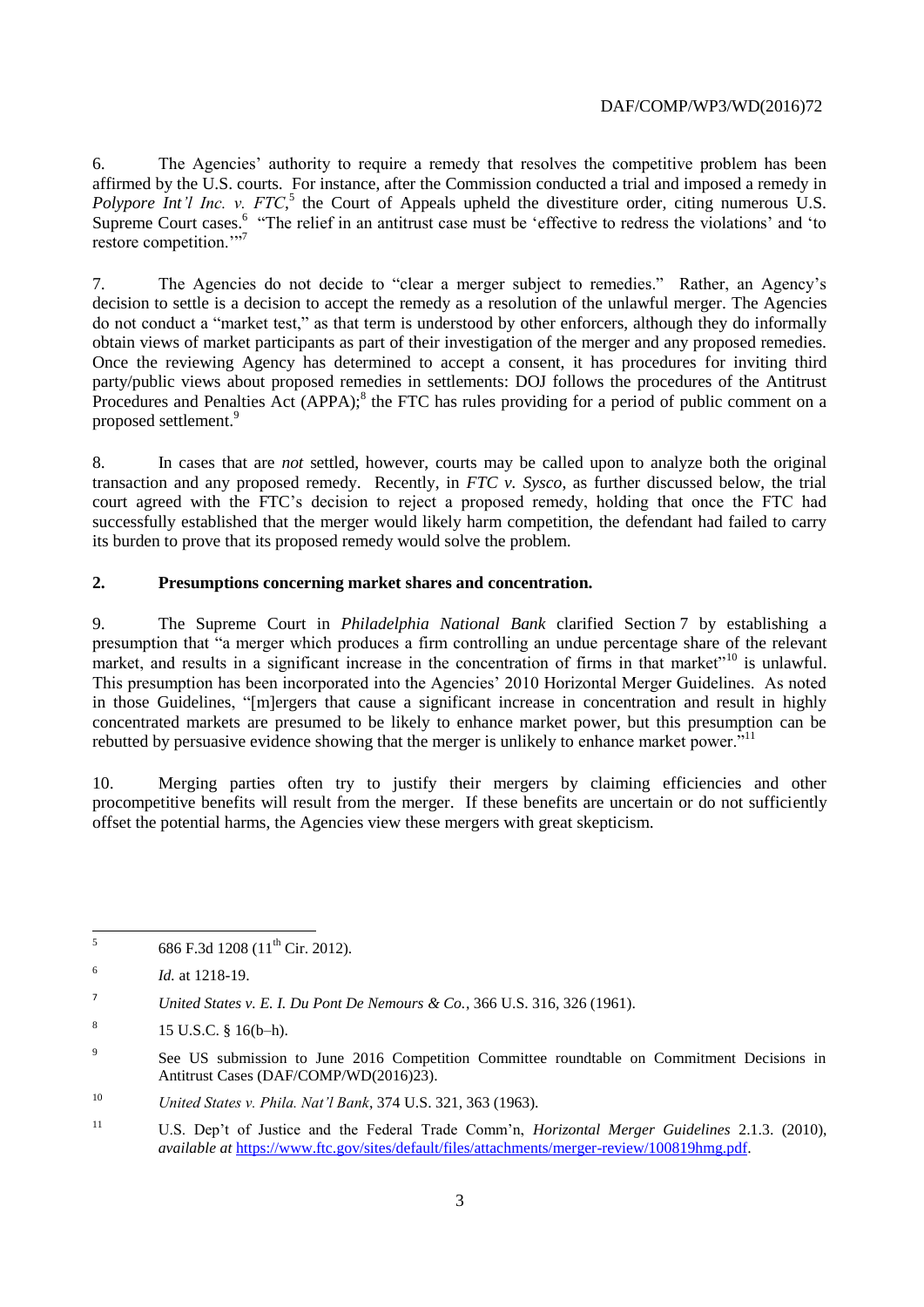# DAF/COMP/WP3/WD(2016)72

# **3. The goal of merger remedies.**

11. A successful merger remedy must effectively preserve (or restore, in the case of a consummated merger) competition in the relevant market. The Agencies have each issued guidance setting forth their approach to analyzing remedies, as described in the U.S. submission to the June 2011 WP3 roundtable on Remedies in Merger Cases.<sup>12</sup> There should be a close, logical nexus between the proposed remedy and the alleged violation—the remedy should fit the violation and flow from the theory or theories of competitive harm.

12. When either of the Agencies has determined to challenge a transaction, the parties frequently urge the reviewing Agency to accept some form of settlement, typically asset divestitures, but, less often, they may also offer conduct commitments or supply agreements. Whether a settlement can be reached typically depends on the parties' willingness to divest assets or provide other relief that resolves the anticompetitive problems that have been identified by the reviewing Agency.

13. The Agencies thoroughly review every settlement offer, but are skeptical of offers consisting of conduct commitments or asset divestitures that only partially remedy the likely harm. They will not settle antitrust violations without a high degree of confidence that a remedy will fully protect consumers from anticompetitive harm.

# **4. Crafting effective remedies.**

14. As the Agencies have described in their guidance documents, speeches, and other papers, <sup>13</sup> the most effective remedy for a horizontal merger is divestiture of one of the two parties' standalone business in the affected markets. That said, there are a number of considerations that may factor into the Agencies' case-by-case evaluation of a merger remedy's effectiveness.

15. Whether a remedy is acceptable depends on the particular markets involved. In the Agencies' experience, acceptable remedies tend to share certain features. An acceptable remedy in a horizontal merger almost always needs to be structural, i.e., preserving an independent competitive force in the marketplace, rather than behavioral, i.e., simply placing limits on the merged firm's ability to use or profit from increased market power. The structural relief should involve divesting standalone business units rather than simply product lines stripped from an infrastructure that the merging parties intend to retain. Moreover, the divested business needs to be fully capable of preserving the competitive dynamic in the market. The buyer of the divested business must be established and financially sound, and it must evince an intent to use the divested business to compete in the market, as gleaned from the Agencies' review of any proposed buyer's business plans and financial projections. Lastly, the divestiture needs to be free of long-term entanglements (*e.g.*, supply or intellectual property (IP) licensing arrangements) between the buyer and the merged firm, save for some supply or IP licensing arrangement that may be necessary during a transition period. If these goals are achieved in a well-designed enforceable remedy, the Agencies are generally willing to settle the matter.

 $12 \overline{ }$ <sup>12</sup> In general, the Agencies' practices regarding settlements in merger cases are described on their websites. FTC: "Frequently Asked Questions About Merger Consent Order Provisions," *available at* [https://www.ftc.gov/tips-advice/competition-guidance/guide-antitrust-laws/mergers/merger-faq,](https://www.ftc.gov/tips-advice/competition-guidance/guide-antitrust-laws/mergers/merger-faq) and "Negotiating Merger Remedies," *available at* [https://www.ftc.gov/tips-advice/competition](https://www.ftc.gov/tips-advice/competition-guidance/merger-remedies)[guidance/merger-remedies.](https://www.ftc.gov/tips-advice/competition-guidance/merger-remedies) DOJ: "Antitrust Division Policy Guide to Merger Remedies (2011)," *available at* [https://www.justice.gov/sites/default/files/atr/legacy/2011/06/17/272350.pdf.](https://www.justice.gov/sites/default/files/atr/legacy/2011/06/17/272350.pdf) *See also* DAF/COMP/WP3/WD(2011)58, *available at* [https://www.ftc.gov/sites/default/files/attachments/us](https://www.ftc.gov/sites/default/files/attachments/us-submissions-oecd-and-other-international-competition-fora/1106usremediesmergers.pdf)[submissions-oecd-and-other-international-competition-fora/1106usremediesmergers.pdf.](https://www.ftc.gov/sites/default/files/attachments/us-submissions-oecd-and-other-international-competition-fora/1106usremediesmergers.pdf)

<sup>13</sup> *Id*.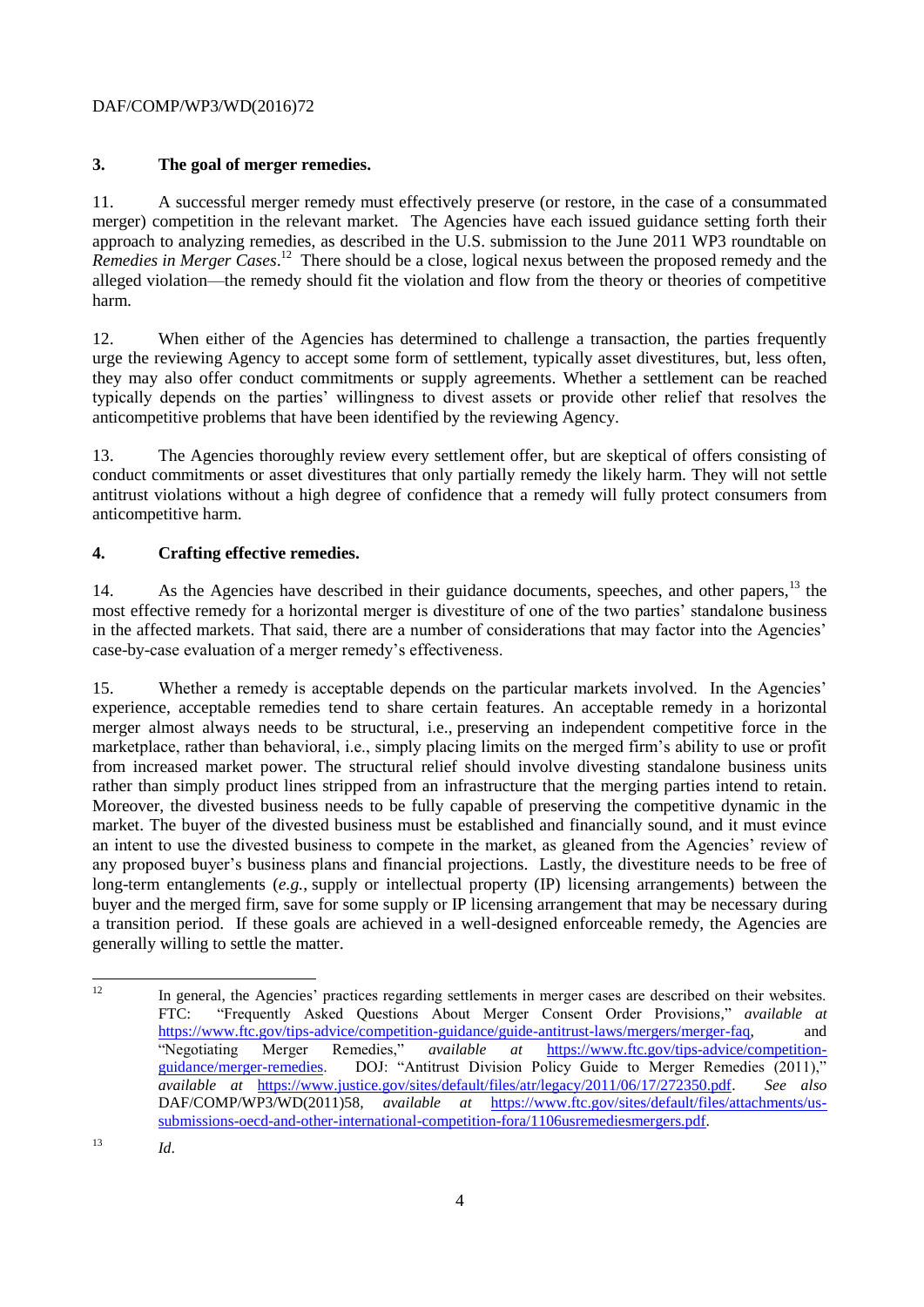16. Complex settlements, especially where an asset package is cobbled together from separate assets from each party to the merger, present more risk, and the Agencies' confidence that the settlement will preserve competition will be lower. Consumers should not have to bear the risk that a complex settlement may fail to preserve competition. Consequently, in some situations, a well-structured settlement can preserve competition. In other situations, however, there may be no settlement that can remedy a transaction in the Agencies' judgment. In such cases, the Agencies will not hesitate to challenge the transaction.

17. As explained in the earlier cited reference materials, the Agencies use a number of tools to minimize the chance of ineffective remedies. In particular, the Agencies may appoint monitors – both to help design and enforce remedies – especially when the parties must undertake complicated steps, such as supplying a critical input, transferring technical information, etc. Because monitors can apply their special expertise and experience to the particular case, and can be more closely and directly involved with specific activities, the Agencies have concluded that monitors are a particularly valuable mechanism to help assure effective remedies.

18. The remainder of this submission provides examples from recent Agency decisions either to seek to prohibit completely a proposed transaction, or to accept a remedy as a settlement of their competitive concerns.

## **5. Mergers Challenged by the Agencies.**

## *5.1 FTC v. Sysco and FTC v. Staples*

19. In two recent cases, the FTC went to court and successfully blocked mergers in which the parties had offered divestitures that the FTC concluded were inadequate. In *FTC v. Sysco Corp.*,<sup>14</sup> the proposed merger of Sysco and U.S. Foods would have combined the two largest providers of broadline foodservice distribution services to national customer accounts – *e.g.,* large hotel chains. Both firms served their national customers from networks of distribution centers. The FTC also alleged that the merger would unlawfully reduce competition in certain discrete local markets. The parties offered a divestiture of a limited number of distribution centers to a regional company, and argued that the buyer would be wellpositioned to grow and become competitive. The FTC rejected the offer. After a lengthy court hearing, the judge held that the FTC made its main case, and that the firms had failed to carry their burden to prove that their proposed solution would adequately remedy the competitive harm. He enjoined the merger pending the conclusion of the FTC's administrative trial.<sup>15</sup>

20. In *FTC. v. Staples*,<sup>16</sup> the FTC opposed the proposed merger of Staples and Office Depot, the two largest suppliers of consumable business supplies (pens, paper, etc.) sold to large national business customers. Such customers negotiate nation-wide contracts and expect fast delivery to their far-flung locations. In this case, rather than offering a divestiture of physical assets, the parties offered a divestiture of a limited number of customer contracts to an office supply wholesaler, and argued that with this amount of business, the buyer would be able to compete. The FTC determined that the offer was inadequate and sued to stop the transaction. Following a lengthy court hearing, the judge found that the FTC had established its case and enjoined the merger pending the conclusion of the FTC's administrative trial.<sup>17</sup>

 $14$ <sup>14</sup> *See* Complaint*, In re Sysco Corp*., Dkt. No. 9364 (F.T.C. Feb. 19, 2015), *available at*  [https://www.ftc.gov/system/files/documents/cases/150219syscopt3cmpt.pdf;](https://www.ftc.gov/system/files/documents/cases/150219syscopt3cmpt.pdf) *see also FTC v. Sysco Corp*., 113 F. Supp. 3d 1 (D.D.C. 2015).

<sup>&</sup>lt;sup>15</sup> Following the court's ruling, the parties abandoned the transaction.

<sup>16</sup> *See* Complaint, *In re Staples, Inc. and Office Depot, Inc.*, Dkt. No. 93678 (F.T.C. Dec. 7, 2015); *see also*  [https://www.ftc.gov/news-events/press-releases/2015/12/ftc-challenges-proposed-merger-staples-inc](https://www.ftc.gov/news-events/press-releases/2015/12/ftc-challenges-proposed-merger-staples-inc-office-depot-inc)[office-depot-inc.](https://www.ftc.gov/news-events/press-releases/2015/12/ftc-challenges-proposed-merger-staples-inc-office-depot-inc)

<sup>&</sup>lt;sup>17</sup> The parties then abandoned the transaction. Throughout the investigation, FTC staff cooperated with staff of the antitrust agencies in Australia, Canada, and the European Union. The Canadian Competition Bureau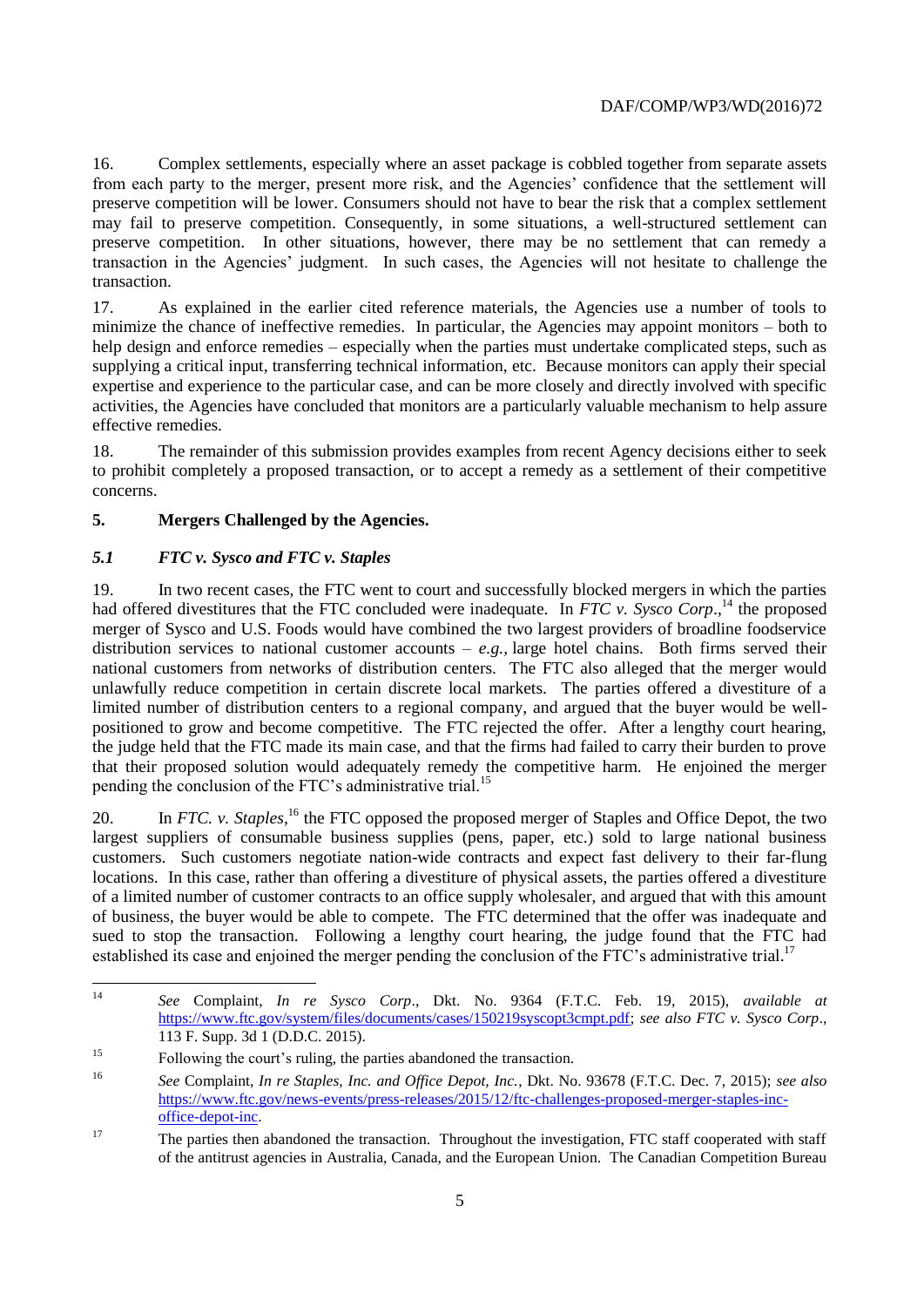#### DAF/COMP/WP3/WD(2016)72

l

# *5.2 Halliburton/Baker Hughes*

21. In April 2016, DOJ sued to block Halliburton, the largest oilfield services company in the United States, from acquiring its closest rival, Baker Hughes.<sup>18</sup> Along with Schlumberger, these companies are the "Big Three" in this business because they are by a wide margin the largest globally integrated oilfield services companies. Over 90% of Halliburton's revenues derive from products and services that are also sold by Baker Hughes, and the same is true for Baker Hughes' revenues with respect to Halliburton. The investigation revealed serious antitrust problems in numerous markets representing billions of dollars of revenue: the merger would cause a substantial lessening of competition in 23 product and service markets alleged in DOJ's complaint, covering most of the major steps needed to explore formations, to drill oil and gas wells, and to complete those wells.

22. In many of these markets, the merger would have left the industry with just two dominant suppliers. In eight of the markets alleged in the complaint, the post-merger Halliburton and Schlumberger would have over 90% of U.S. sales. In nine other markets, two firms would have a combined share above 70%. And in two of the markets – offshore stimulation vessels and offshore liner hanger systems – the merged Halliburton alone would have a share above 80%.

23. In addition to these very high market shares, Halliburton and Baker Hughes, along with Schlumberger, drive innovation in these markets, often leading the way in developing next-generation technology to solve the most challenging problems facing the oil and gas industry. DOJ alleged, for example, that Baker Hughes had hundreds of active research projects and launched 160 new products in 2014 alone, generating over USD 1 billion in revenue. The Big Three are unique in many respects, and are often the only suppliers qualified to bid on difficult projects involving offshore or deep onshore wells where products must function in high temperatures and at high pressures.

24. The parties were well aware of the antitrust risks of their transaction. Halliburton prevailed upon Baker Hughes to undertake the venture only with a threat of a costly and disruptive hostile takeover battle and a promise of three things: (i) a premium on the price of Baker Hughes' shares; (ii) a commitment to divest assets representing up to USD 7.5 billion in sales; and (iii) a reverse breakup fee payment to Baker Hughes of USD 3.5 billion if the merger could not be completed.

25. From the start Halliburton publicly claimed that it could fix any and all competition concerns, in the United States and around the world. DOJ carefully examined the proposed remedies, but concluded that no remedy could preserve the lost competition. The parties presented a complicated array of piecemeal divestitures and entanglements that involved selling or licensing a miscellaneous array of assets. The Big Three would become a Big Two, in the U.S. and globally. Halliburton mostly would keep the more successful product lines and sell assets related to the less successful product lines to a third party. Moreover, Halliburton would keep for itself critical company-wide assets and personnel that supported those product lines, because these common assets were shared with other parts of Halliburton or Baker Hughes. They would keep the infrastructure essential to making each firm successful and just sell off some pieces -- like selling part of a building while removing the heating system, the electrical wiring, and some of the foundation.

filed an application to block the transaction with Canada's Competition Tribunal on the same day the FTC filed an administrative complaint in this matter.

<sup>18</sup> DOJ's complaint is available at [https://www.justice.gov/atr/file/838661/download.](https://www.justice.gov/atr/file/838661/download)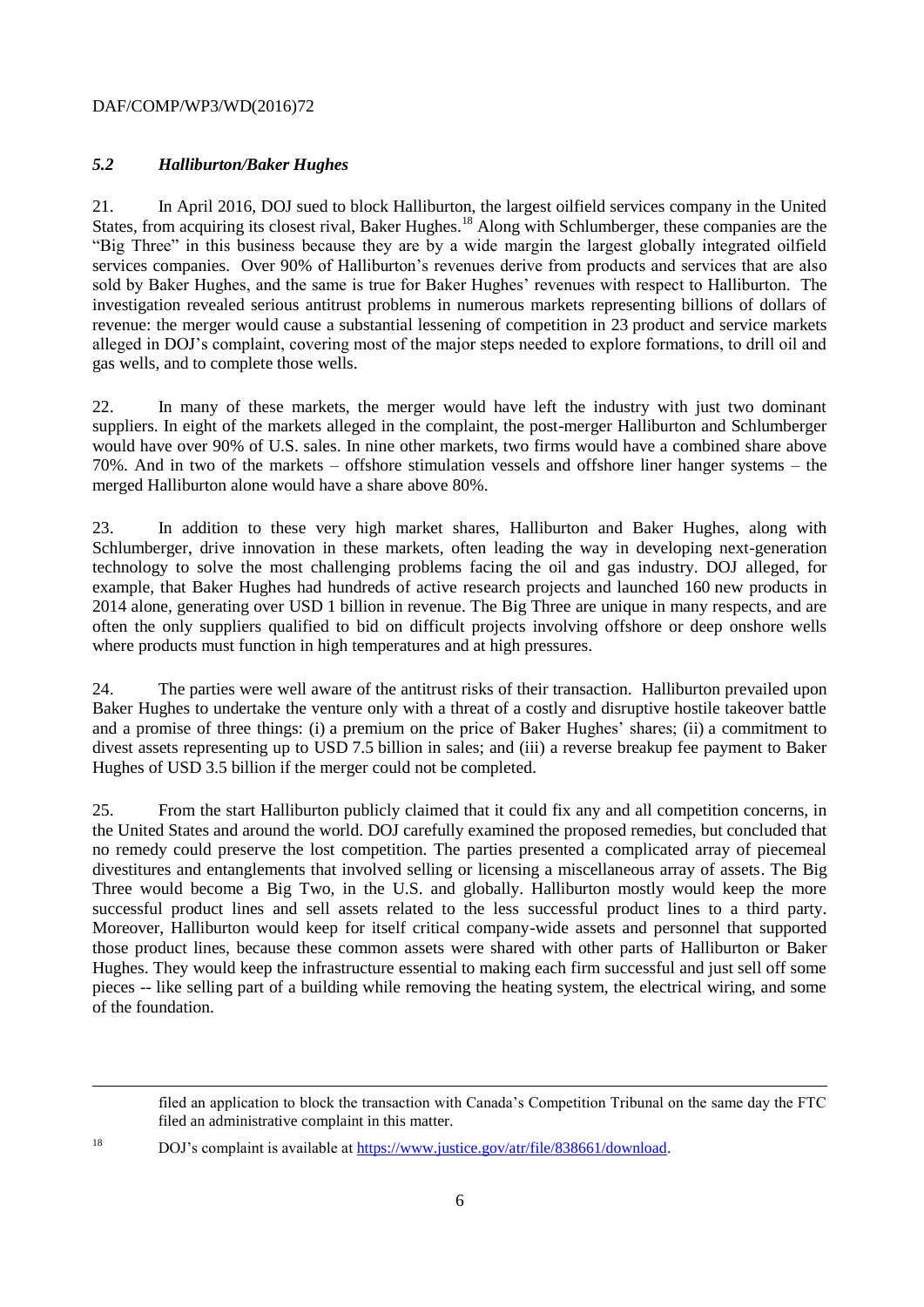26. In addition, the merged Halliburton would be acting on behalf of the buyer of this array of assets for the foreseeable future. Contracts and licenses would not immediately be conveyed to the new owner. Customers could not be compelled to work with a new supplier, so a complicated and lengthy customerby-customer negotiation would be required. Halliburton also would hold back certain IP used by the divested product lines and would limit the uses to which other IP could be put. To make matters worse, Halliburton would be transferring fewer than half of over 400 facilities currently used or relied upon by the divestiture assets, causing enormously disruptive relocation of employees, equipment and, in some cases, major operations to new facilities. DOJ concluded that the remedy would eliminate a formidable rival – Baker Hughes – and replace it with a smaller, weaker rival that was not the equivalent of Baker Hughes.

27. A final concern was that the proposed remedy would require DOJ and the court to devote substantial resources over many years to supervise a remedy so complicated and convoluted that it would require unprecedented resources to oversee it. DOJ would take on responsibilities more often associated with an energy sector regulator, a role for which a law enforcement agency is not well-equipped.

28. The Agencies in appropriate circumstances negotiate solutions to otherwise anticompetitive mergers. Those settlements typically involve limited, discrete and clean divestitures. But not every merger can be resolved by a settlement. In *Halliburton/Baker Hughes,* the anticompetitive concerns were pervasive, the affected markets were numerous, and any remedy would be incomplete, complex and risky. Customers and competition should not have to bear the risks of a failed or inadequate remedy. DOJ sued to block the acquisition, and on 1 May 2016, the parties abandoned it.<sup>19</sup>

# *5.3 Superior/Canexus*

29. In *Superior/Canexus*, the FTC was concerned that the proposed merger would eliminate competition between the largest and third-largest producers and sellers of sodium chlorate.<sup>20</sup> Extensive discussions were held in which the parties attempted to assemble a package of plants that could provide nationwide supply of sodium chlorate to customers in locations across the country. Ultimately, however, the parties and the FTC could not reach agreement on the particular assets to be divested. When the FTC then voted to authorize the staff to go to court to seek an injunction, the parties abandoned the transaction. $21$ 

# *5.4 Applied Materials/Tokyo Electron*

30. In April 2015, Applied Materials Inc. and Tokyo Electron Ltd. abandoned their plans to merge after DOJ informed them that their remedy proposal failed to resolve DOJ's competitive concerns. The parties were the largest and second-largest providers of non-lithography semiconductor manufacturing equipment. The proposed merger would have combined the two largest competitors with the necessary know-how, resources, and ability to develop and supply high-volume non-lithography semiconductor manufacturing equipment.

<sup>19</sup> <sup>19</sup> DOJ cooperated closely with the European Commission, Australia, Brazil, and Mexico in reviewing this proposed merger.

<sup>20</sup> *See* [https://www.ftc.gov/enforcement/cases-proceedings/161-0020/superiorcanexus-matter.](https://www.ftc.gov/enforcement/cases-proceedings/161-0020/superiorcanexus-matter)

<sup>&</sup>lt;sup>21</sup> The FTC and the Canadian Competition Bureau collaborated in this investigation.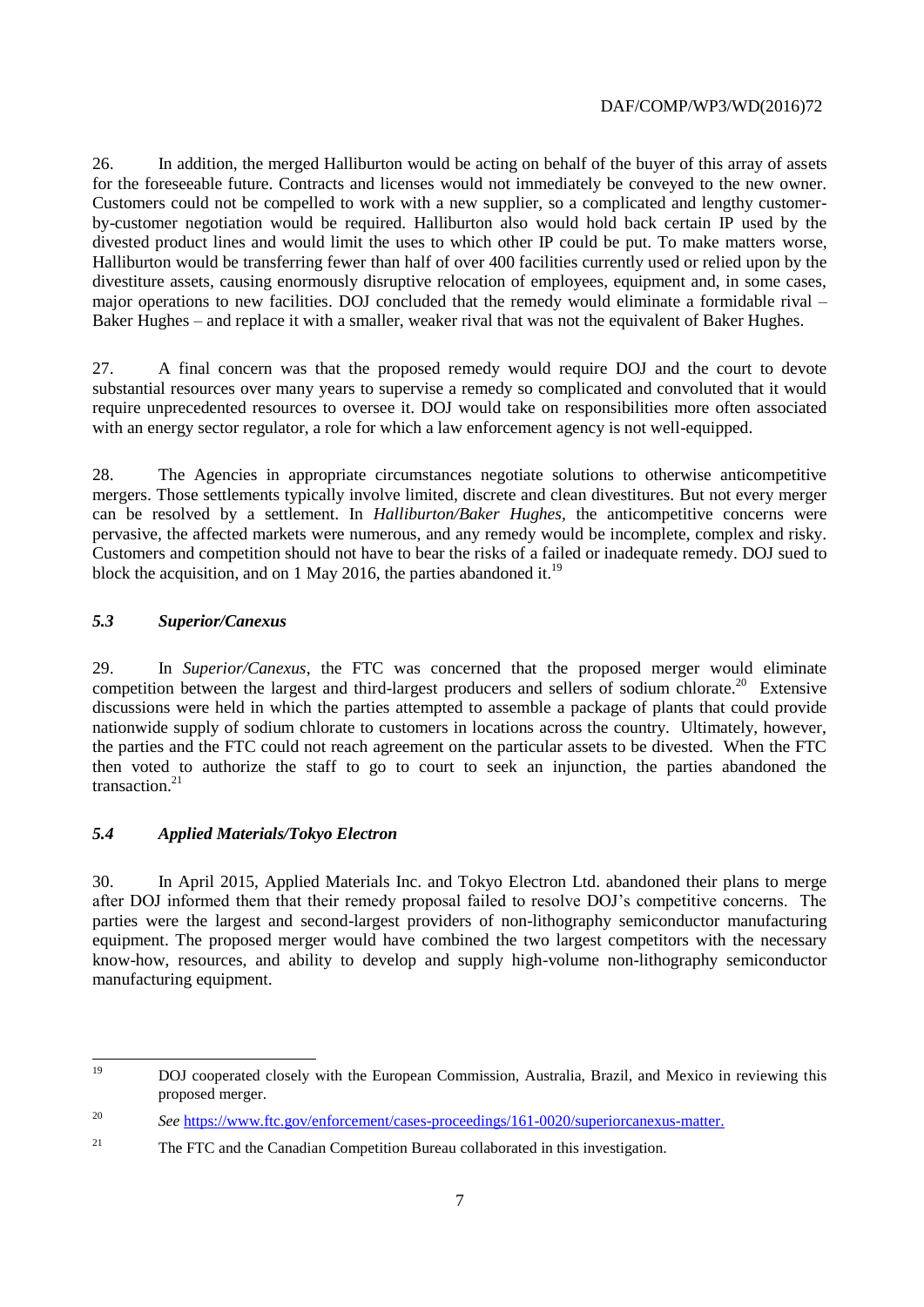## DAF/COMP/WP3/WD(2016)72

31. The parties offered to divest their overlapping tool lines, but DOJ's investigation revealed that competition was not focused on existing products. The parties competed by racing to be the innovator. To replicate existing competition, the divestiture buyer needed to have the same capacity to innovate. DOJ was not convinced that the proposed buyer was so qualified. Just selling off one party's product line was not sufficient to preserve existing competition with respect to the development of equipment for nextgeneration semiconductors.<sup>22</sup>

# **6. Mergers Determined by the Agencies to be Acceptable Subject to Substantial Remedies**

# *6.1 ABI/Grupo Modelo*

32. DOJ had concerns when Anheuser-Busch InBev SA (ABI), the largest American beer company, proposed to acquire Grupo Modelo S.A.B. de C.V. (Modelo), the largest Mexican beer company and third largest brewer of beer sold in the US. ABI and MillerCoors, the other large American beer company, often engaged in interdependent pricing rather than vigorous competition. Modelo, a much smaller third firm, often acted as a disruptive force, declining to follow ABI's price increases. Modelo's presence forced ABI to innovate.

33. ABI initially offered a woefully inadequate remedy: some behavioral conditions placed on the merged firm and a long-term supply arrangement that would have put the importer of Modelo products totally at the mercy of ABI. This proposed vertical "fix" to a horizontal merger failed to create an independent, fully-integrated brewer with permanent control of Modelo brands in the US.

34. When DOJ sued, ABI consented to substantial structural relief. ABI agreed to divest and/or license to Constellation Brands, Inc. (Constellation) (i) a perpetual and exclusive license to Corona Extra, the #1 import and #5 best-selling brand in the US, and nine other Modelo brands; (ii) Modelo's newest and most technologically advanced brewery in Mexico, near the Texas border; (iii) Modelo's interest in Crown Imports, LLC (Crown), a Modelo/Constellation joint venture that imported, marketed, and sold Modelo beers in the US; and (iv) other assets, rights, and interests necessary to ensure that Constellation could compete in the US using Modelo brands, independent of a relationship with ABI and Modelo.

35. In addition, to ensure that Constellation could meet current and future demand for Modelo brands in the US independently of ABI, Constellation, which was made a party to the settlement and court order, committed to expand the new brewery in Mexico. ABI also agreed to various transition services and interim supply commitments to assist Constellation, and agreed not to interfere with Constellation's retention of employees at the divested brewery. Other requirements to ensure that Constellation would become an effective competitor limited ABI's ability to interfere with beer distribution contracts, and created firewalls within ABI to protect Constellation's confidential business information during the transition services and supply agreements.

36. As a result of the settlement, Constellation now owns Modelo's U.S. business and a state-of-theart brewery in Mexico sufficient to supply U.S demand today and into the future. Under the new owner, Modelo beer sales have grown dramatically in the U.S. $^{23}$ 

 $\overline{1}$ <sup>22</sup> During the investigation, the division cooperated with the Korean Fair Trade Commission, China's Ministry of Commerce, Germany's Federal Cartel Office and competition agencies from several other jurisdictions.

<sup>23</sup> *See* <https://www.justice.gov/atr/case/us-v-anheuser-busch-inbev-sanv-and-grupo-modelo-sab-de-cv> for court filings related to *ABI/Grupo Modelo*.